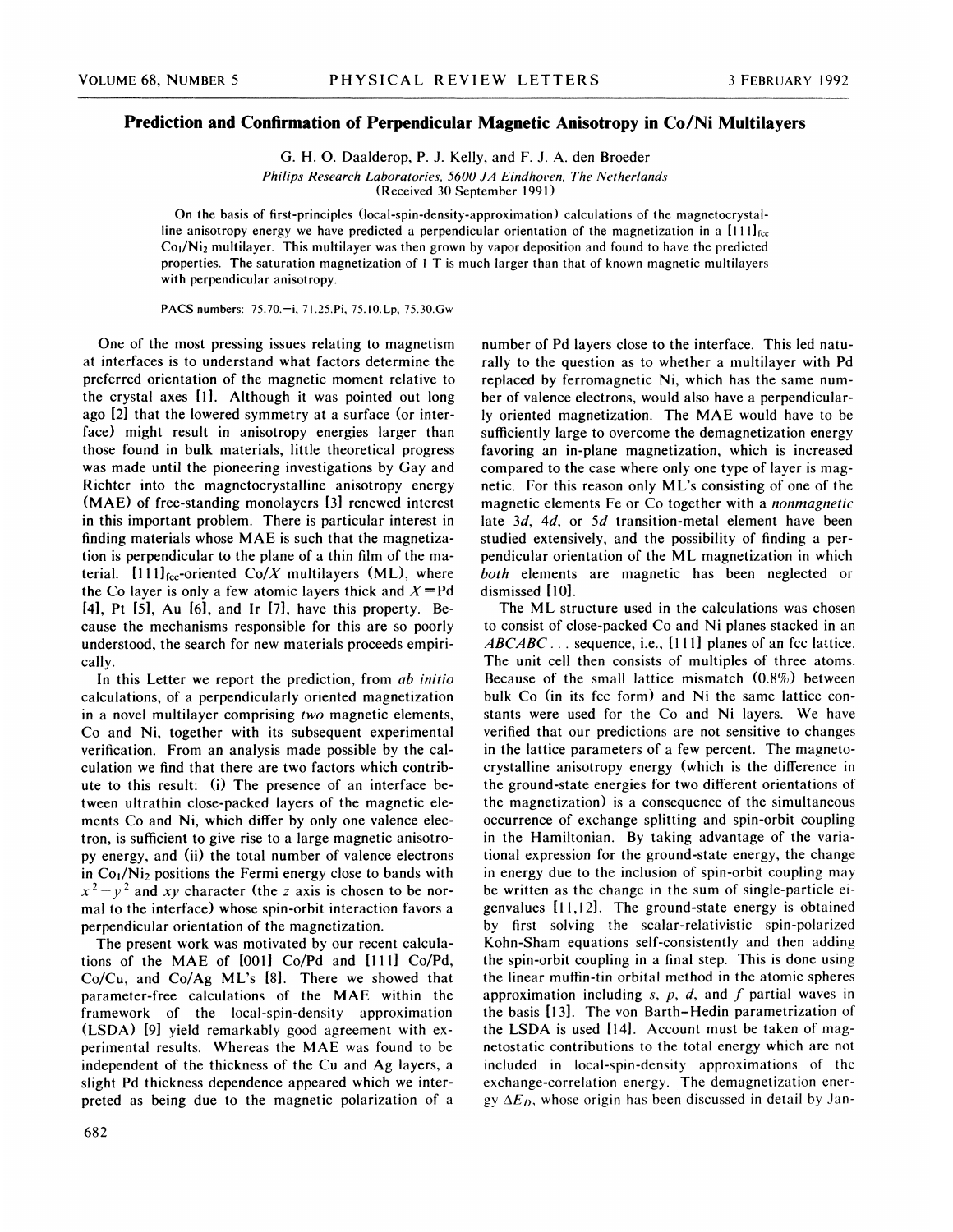sen [15], is calculated by summing the magnetostatic interaction energies between magnetic dipoles on lattice sites in the multilayer [16]. The integration over the Brillouin zone (BZ), determining the numerical accuracy of the calculated MAE, is performed using the improved tetrahedron method [17].

The results of our calculations of the anisotropy energy (including  $\Delta E_D$ ) for Co<sub>1</sub>/Ni<sub>2</sub>, Co<sub>1</sub>/Ni<sub>5</sub>, and Co<sub>2</sub>/Ni<sub>1</sub> ML's (where the subscripts denote the number of atomic layers per unit cell) are shown in Fig. 1. The anisotropy energy is plotted as a function of the volume element  $v$ used to evaluate the three-dimensional BZ integral. An infinitely dense integration mesh corresponds to  $v \rightarrow 0$ . The calculations are seen to be well converged. A perpendicular orientation of the magnetization is predicted for  $Co<sub>1</sub>/Ni<sub>2</sub>$ , whereas an in-plane orientation is found for  $Co_2/Ni_1$ . For  $Co_1/Ni_5$  we find an anisotropy energy of  $+0.01 \pm 0.03$  meV, where the error bar is derived from the convergence of the integral, shown in Fig. 1. Thus a definite prediction cannot be made for  $Co<sub>1</sub>/Ni<sub>5</sub>$ . The differences in the calculated anisotropy energies either between  $Co_1/Ni_2$  and  $Co_1/Ni_5$  or between  $Co_1/Ni_2$  and  $Co<sub>2</sub>/Ni<sub>1</sub>$  can not be attributed to the demagnetization energy which is about  $-0.08$  meV per Co atom and  $-0.01$ meV per Ni atom. Thus both a Co and a Ni thickness dependence of the magnetocrystalline anisotropy energy is predicted. The calculated magnetization of  $Co<sub>1</sub>/Ni<sub>2</sub>$  is 1.<sup>1</sup> T.

These predictions have been investigated experimentally. Polycrystalline Co/Ni ML's were prepared by e-beam



FIG. 1. The anisotropy energy per unit cell,  $\Delta E + \Delta E_D$ , of  $Co<sub>1</sub>/Ni<sub>2</sub>$  ( $\bullet$ ),  $Co<sub>1</sub>/Ni<sub>5</sub>$  ( $\circ$ ), and  $Co<sub>2</sub>/Ni<sub>1</sub>$  ( $\bullet$ ) multilayers as a function of the volume element  $v$  used to perform the Brillouin zone integration. The right-hand vertical axis denotes  $KD$ , the anisotropy energy constant  $K$  times the layer period  $D$ . The sign of  $KD$  is such that  $KD > 0$  favors an out-of-plane orientation of the magnetization. Extrapolation of the anisotropy energy to an infinitely dense mesh  $v \rightarrow 0$  is indicated by straight lines.

evaporation onto oxidized Si and glass substrates at room temperature. Deposition rates were controlled at 0.1-1.0  $\AA$ /s for Co and 0.2-2.0  $\AA$ /s for Ni using oscillating quartz sensors. Chemical analysis proved the nominal thicknesses to be correct within about 15%. Prior to multilayer fabrication a polycrystalline Au base layer with [111] texture was deposited on the substrates to induce the same texture for the multilayer, as was verified by xray diffraction (XRD). The periodic structure was confirmed by small-angle XRD. Transmission electron microscopy showed an ABC stacking sequence of the atoms as in an fcc lattice [18]. The magnetic properties of the samples were investigated by means of vibratingsample magnetometry and by torque magnetometry in fields up to  $H = 1300$  kA/m at room temperature.

For Co/Ni ML's where the Co thickness  $t_{Co}$  is 6 Å or more, the preferred orientation of the magnetization is in the plane of the film for all Ni thicknesses  $t_{\text{Ni}}$ . For  $t_{\text{Co}} = 4$  Å the easy axis is out of the plane for  $t_{\text{Ni}} = 6-8$  Å, and for  $t_{\text{Co}} = 2$  Å the easy axis is out of the plane for  $t_{\text{Ni}}$ between 2 and  $\sim$  12 Å. The in-plane and out-of-plane hysteresis loops of  $20\times(2-A \text{ Co}+4-A \text{ Ni})$  or  $20\times \text{Co}$ /  $Ni<sub>2</sub>$  are shown in Fig. 2. The perpendicular loop shows a remanence of 100% of the saturation magnetization value of  $\sim$  1.0 T. The anisotropy energy constant K, calculated from the area between the two magnetization curves, is in this case  $0.57 \text{ MJ/m}^3$ . The maximum value of KD (where  $D$  is the bilayer period) which we found was about 0.40 mJ/m<sup>2</sup>, in fair agreement with the theoretical prediction of  $0.65 \pm 0.1$  mJ/m<sup>2</sup> (Fig. 1).

The occurrence and the magnitude of the perpendicular anisotropy were found to depend critically on various deposition parameters. This is subject to current investigations and will be reported on later. That the perpendicular anisotropy is undoubtedly due to the layered structure is demonstrated by the magnetic torque curves



FIG. 2. Hysteresis loops of a  $20 \times (C_{01}/Ni_2)$  multilayer with applied field  $H$  oriented parallel and perpendicular to the film plane. The remanent magnetization in the out-of-plane direction is 100%, with  $\mu_0 M_s \sim 1.0$  T.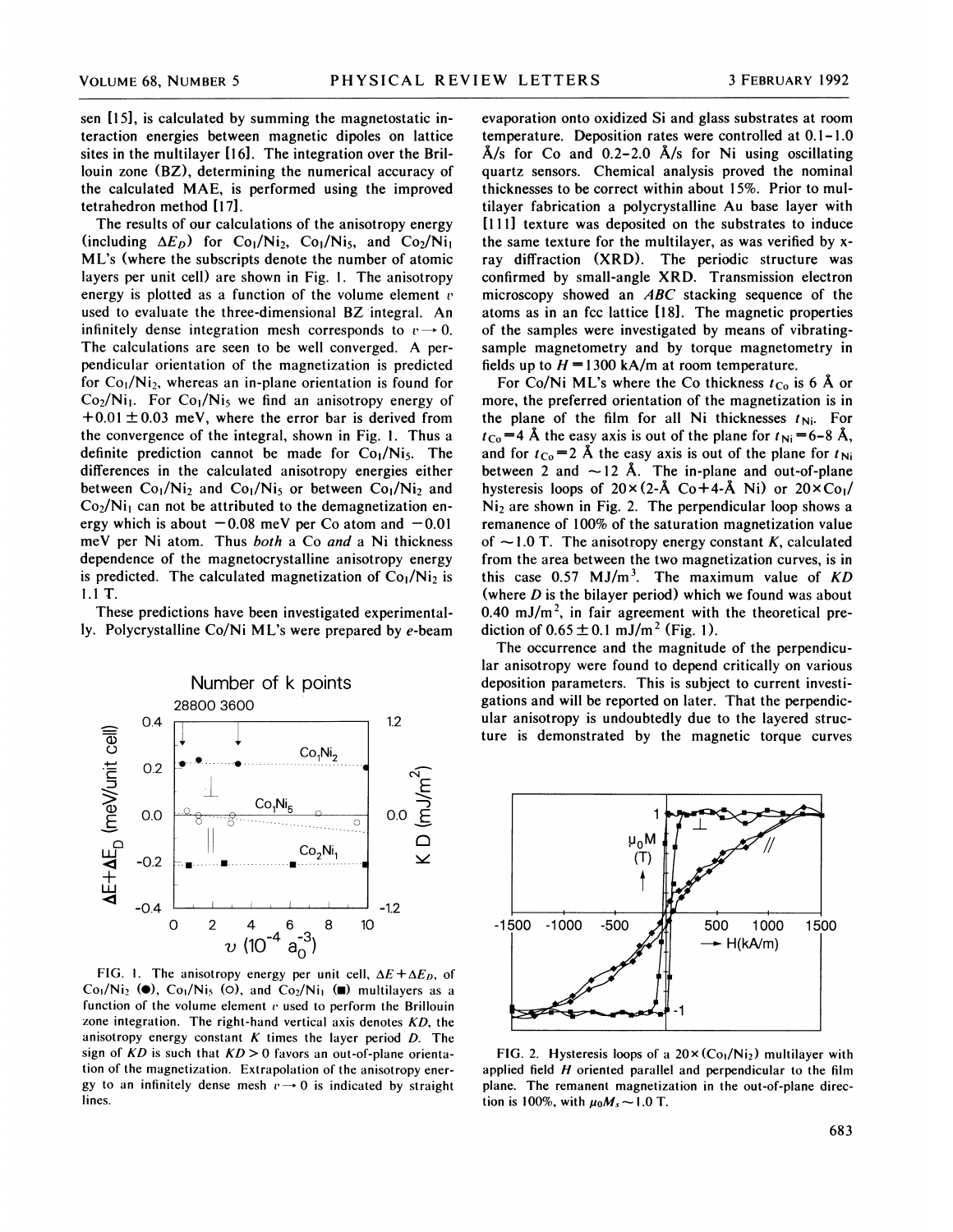

FIG. 3. Magnetic torque curves of a  $100 \times (C_{01}/N_1)$  ML yielding  $K = +0.27$  MJ/m<sup>3</sup>, and of a 600-Å-thick Co<sub>33</sub>Ni<sub>67</sub> alloy thin film with  $K = -0.36$  MJ/m<sup>3</sup>.

shown in Fig. 3 for a  $100 \times (2-\text{\AA Co} + 4-\text{\AA Ni})$  ML and for a 600-Å-thick  $Co<sub>33</sub>Ni<sub>67</sub>$  alloy, both deposited on glass with a 1000-Å Au underlayer. In contrast to the ML, the alloy film has a (normal) in-plane magnetization. Additional evidence is obtained from measurements summarized in Fig. 4, where it is shown that the anisotropy energy constant determined by torque measurements is inversely proportional to the bilayer period of Co/Ni ML's with constant ratio  $t_{\text{Ni}}/t_{\text{Co}} = 2.2$ ; i.e.,  $KD = K_V D + 2K_S$ . The perpendicular magnetic anisotropy of ML's with  $D \le 16$  Å is caused by the positive value of 0.31 mJ/m<sup>2</sup> of the interface anisotropy energy constant  $K<sub>S</sub>$ .

As a result of the small lattice mismatch between Co and Ni the ML's are likely to be coherent up to large layer thicknesses. In this case magnetoelastic anisotropy due to coherency strains contributes to  $K_V$  rather than to  $K_S$ [7]. Using bulk magnetostriction constants for Co and Ni we calculated that for a ratio  $t_{\text{Ni}}/t_{\text{Co}} = 2$  this contribution favors an in-plane orientation, mainly because the Co layers are compressed, but is very small.

Our calculations indicate that  $Co<sub>1</sub>/Nd<sub>2</sub>$  and  $Co<sub>1</sub>/Ni<sub>2</sub>$ ML's are particularly favorable for obtaining perpendicular anisotropy. To understand why, we use the band structures calculated self-consistently with *n* valence electrons to calculate the anisotropy energy as a function of the band-filling q [12]. The resulting function,  $\Delta E''(q)$ , is shown in Fig. 5 for  $Co_1/Ni_2$  (n = 29),  $Co_2/Ni_1$  (n = 28), and Co<sub>1</sub>/Pd<sub>2</sub> (n = 29). We also calculated  $\Delta E''(q)$  within the virtual crystal approximation for a number of different values of  $n$  and the same atomic positions. The maximum value of the MAE found attainable with this model of a random alloy is much smaller than when there is an interface, even when this is as "weak" as the interface between Co and Ni.

The similarity of  $\Delta E''(q)$  for Co<sub>1</sub>/Ni<sub>2</sub> and Co<sub>2</sub>/Ni<sub>1</sub> indicates that the in-plane magnetization of  $Co_2/Ni_1$  is essentially due to the different position of the Fermi level in the  $d$  band structure. This similarity is a consequence [12] of the fact that Ni and Co are strong ferromagnets differing by only one valence electron so that the electronic structure may in a first approximation be described by a rigid band model. A number of valence electrons of less





FIG. 4. KD from torque measurements vs bilayer thickness D for Co/Ni ML with constant thickness ratio  $t_{\text{Ni}}; t_{\text{Co}} = 2.2$ :1. The number of repetitions was  $N = 20$  up to  $D = 24$  Å and decreased to  $N = 10$  for  $D = 60$  Å.

than  $\sim$  28 or more than  $\sim$  30 is unfavorable for obtaining large positive anisotropy energies. Therefore, the MAE of ML's is not solely due to the reduced symmetry of atoms at the interfaces, as in Néel's model of surface anisotropy [2], but also depends on the interface electronic structure [19]. An analysis of the various contributions to the MAE allows us to attribute the out-of-plane mag-



FIG. 5.  $\Delta E''(q)$  as a function of the band filling, calculated using the self-consistent band structure of  $Co<sub>1</sub>/Ni<sub>2</sub>$  (solid,  $n = 29$ , Co<sub>1</sub>/Pd<sub>2</sub> (dashed,  $n = 29$ ), and Co<sub>2</sub>/Ni<sub>1</sub> (dotted,  $n = 28$ ). The magnetocrystalline anisotropy energy of each of these multilayers,  $\Delta E \equiv \Delta E''(n)$ , is denoted by a solid circle. The demagnetization energy is not included.